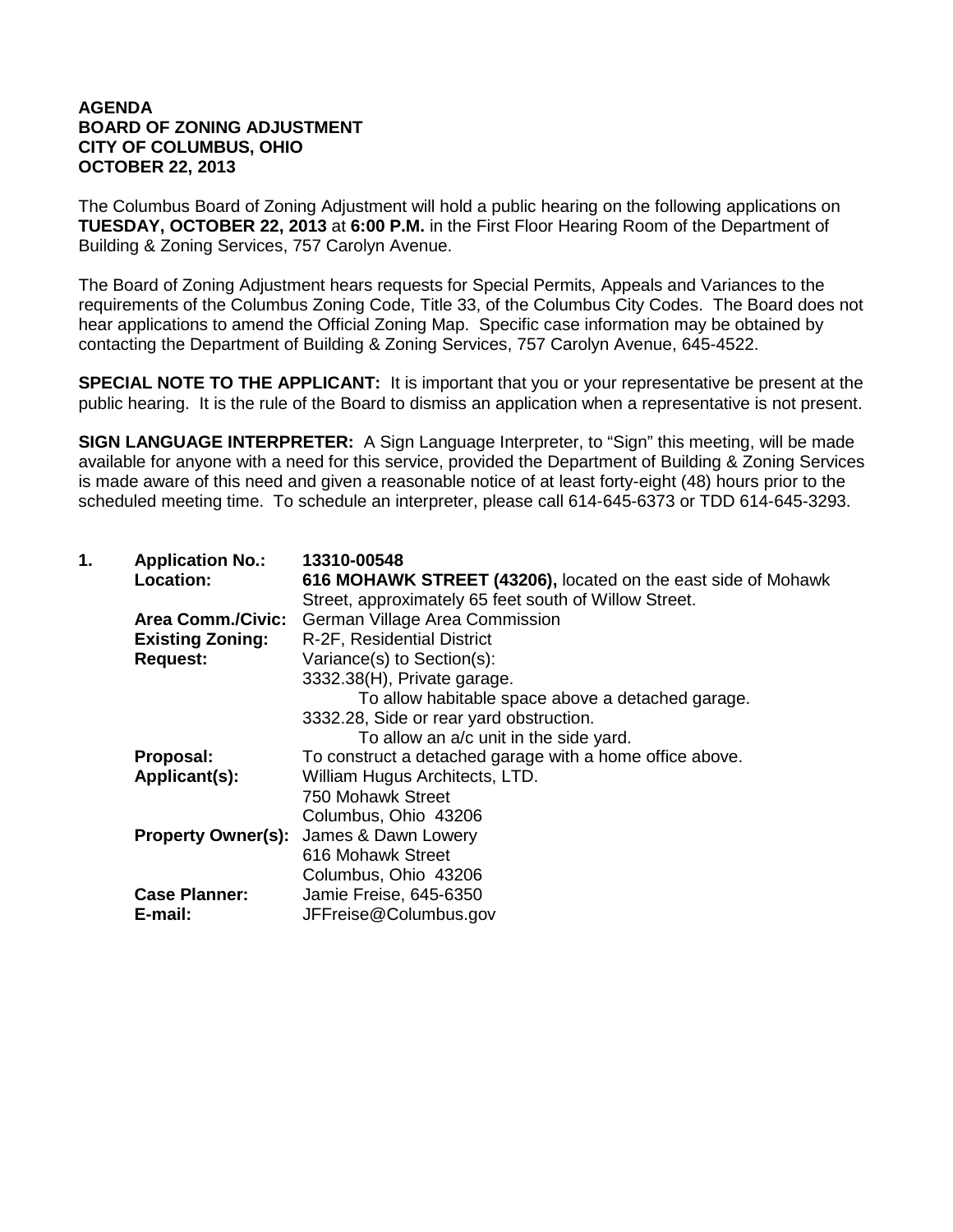| 2. | <b>Application No.:</b>   | 13310-00562                                                                 |
|----|---------------------------|-----------------------------------------------------------------------------|
|    | <b>Location:</b>          | 2257 ASHLEY DRIVE (43224), located at the southwest corner of Olen          |
|    |                           | Ave. & Ashley Dr.                                                           |
|    | <b>Area Comm./Civic:</b>  | <b>Northland Community Council</b>                                          |
|    | <b>Existing Zoning:</b>   | SR, Suburban Residential District                                           |
|    | <b>Request:</b>           | Variance(s) to Section(s):                                                  |
|    |                           | 3332.20, Building lines; definitions.                                       |
|    |                           | To reduce the required building line from 25 ft. to 19 ft., 6 in.           |
|    | Proposal:                 | To allow a room addition (enclosed sun room) to remain 5 ft. 6 in. into the |
|    |                           | required building setback.                                                  |
|    | Applicant(s):             | Cheryl L. Moland                                                            |
|    |                           | 2257 Ashley Dr.                                                             |
|    |                           | Columbus, Ohio 43224                                                        |
|    | <b>Property Owner(s):</b> | Same as applicant.                                                          |
|    | <b>Case Planner:</b>      | Dave Reiss, 645-7973                                                        |
|    | E-mail:                   | DJReiss@Columbus.gov                                                        |

| 3. | <b>Application No.:</b><br>Location:                                   | 13310-00576 (POSTPONED)<br>2701 INDIANOLA AVENUE (43202), located at the northwest corner of<br>Cliffside Dr. & Indianola Ave.                                                                              |
|----|------------------------------------------------------------------------|-------------------------------------------------------------------------------------------------------------------------------------------------------------------------------------------------------------|
|    | <b>Area Comm./Civic:</b><br><b>Existing Zoning:</b><br><b>Request:</b> | University Area Commission<br>C-4, Commercial District<br>Variance(s) to Section(s):                                                                                                                        |
|    |                                                                        | 3312.49, Minimum numbers of parking spaces required.<br>To reduce the minimum number of additional parking spaces from<br>29 to 0. (9 parking spaces to be provided)<br>3312.21, Landscaping and screening. |
|    |                                                                        | To not provide the required landscaping and screening for the<br>parking lot.                                                                                                                               |
|    |                                                                        | 3312.27, Parking setback line.<br>To reduce the required parking setback lines from 10 ft. to 0 ft.<br>along Cliffside Dr. and to 4 ft. along Indianola Ave.<br>3321.05, Vision clearance.                  |
|    |                                                                        | To obstruct vision clearance at the driveway entrance with<br>plantings. Also to obstruct the intersection of an alley and a street<br>with plantings and a portion of one parking space.                   |
|    | Proposal:                                                              | To convert an office building into a restaurant.                                                                                                                                                            |
|    | Applicant(s):                                                          | Tim Lai<br>400 W. Rich St.                                                                                                                                                                                  |
|    |                                                                        | Columbus, Ohio 43215                                                                                                                                                                                        |
|    | <b>Property Owner(s):</b>                                              | Cliffside Realty, L.L.C.<br>2057 Decker Ct.                                                                                                                                                                 |
|    | <b>Case Planner:</b><br>E-mail:                                        | Columbus, Ohio 43235<br>Dave Reiss, 645-7973<br>DJReiss@Columbus.gov                                                                                                                                        |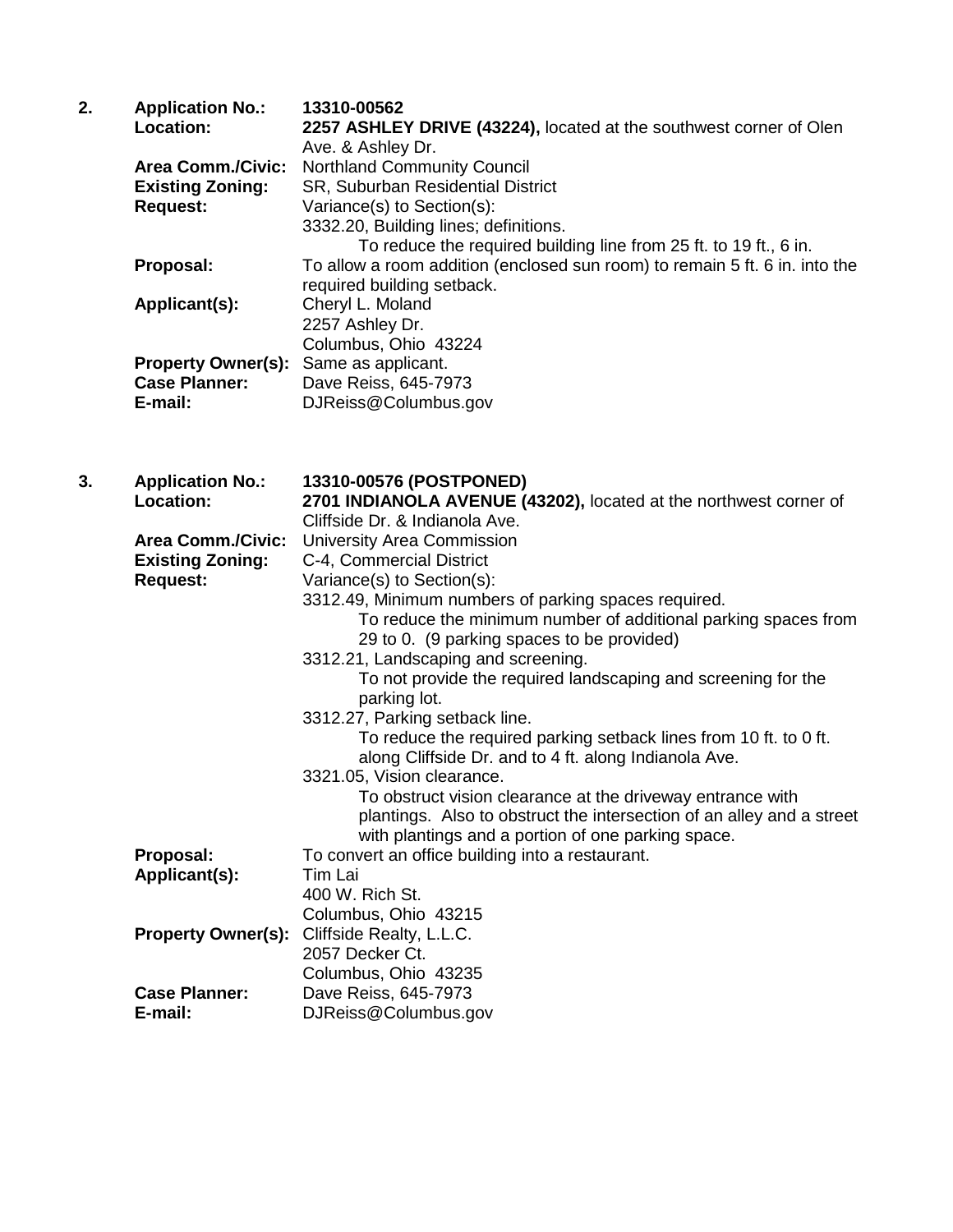| 4. | <b>Application No.:</b><br>Location: | 13310-00577<br>796 SOUTH FIFTH STREET (43206), located on the east side of South<br>Fifth Street, approximately 130 feet north of Kossuth Street. |                                                                         |
|----|--------------------------------------|---------------------------------------------------------------------------------------------------------------------------------------------------|-------------------------------------------------------------------------|
|    | <b>Area Comm./Civic:</b>             | German Village Area Commission                                                                                                                    |                                                                         |
|    | <b>Existing Zoning:</b>              | R-2F, Residential District                                                                                                                        |                                                                         |
|    | <b>Request:</b>                      | Variance(s) to Section(s):                                                                                                                        |                                                                         |
|    |                                      | 3332.38(H), Private garage.                                                                                                                       |                                                                         |
|    |                                      | To allow habitable space above a detached garage.                                                                                                 |                                                                         |
|    |                                      | 3332.28, Side or rear yard obstruction.                                                                                                           |                                                                         |
|    |                                      | To allow an a/c unit in the side yard.                                                                                                            |                                                                         |
|    | Proposal:                            | To construct a detached garage with a home office above.                                                                                          |                                                                         |
|    | Applicant(s):                        | William Hugus Architects, LTD.                                                                                                                    |                                                                         |
|    |                                      | 750 Mohawk Street                                                                                                                                 |                                                                         |
|    |                                      | Columbus, Ohio 43206                                                                                                                              |                                                                         |
|    | <b>Property Owner(s):</b>            | Martha Brewer & Scott Motley                                                                                                                      |                                                                         |
|    |                                      | 796 South Fifth Street                                                                                                                            | <b>POSTPONED</b>                                                        |
|    |                                      |                                                                                                                                                   |                                                                         |
|    | <b>Case Planner:</b>                 | Columbus, Ohio 43206                                                                                                                              |                                                                         |
|    | E-mail:                              | Jamie Freise, 645-6350<br>JFFreise@Columbus.gov                                                                                                   |                                                                         |
|    |                                      |                                                                                                                                                   |                                                                         |
| 5. |                                      | 13310-00580                                                                                                                                       |                                                                         |
|    | <b>Application No.:</b><br>Location: | approximately 592 ft. east of S. High St.                                                                                                         | 85 & 99 MARILLA ROAD (43207), located on the south side of Marilla Rd., |
|    | <b>Area Comm./Civic:</b>             | <b>Far South Area Commission</b>                                                                                                                  |                                                                         |
|    | <b>Existing Zoning:</b>              | RRR, Restricted Rural Residential District                                                                                                        |                                                                         |

**Request:** Variance(s) to Section(s):

3332.05, Area district lot width requirements.

To reduce the minimum lot width from 100 ft. to approximately 98.9 ft. at 85 Marilla and to approximately 70 ft. at 99 Marilla.

3332.25, Maximum side yards required.

To reduce the maximum side yard area required from 19.78 ft. to 18.5 ft. at 85 Marilla.

3332.26, Minimum side yard permitted.

To reduce the minimum side yard from 7.5 ft. to 7.2 ft. along the east property line at 85 Marilla and to 7.2 ft. along the west property line at 99 Marilla.

3332.08, RRR area district requirements.

To reduce the minimum lot area from 20,000 sq. ft. to approximately 17,150 sq. ft. at 85 Marilla and to approximately 13,090 sq. ft. at 99 Marilla.

| Proposal:                 | To create a lot split.  |
|---------------------------|-------------------------|
| Applicant(s):             | Brian S. Artz           |
|                           | 560 E. Town St.         |
|                           | Columbus, Ohio 43215    |
| <b>Property Owner(s):</b> | Marilla Road, L.L.C.    |
|                           | 1924 Maiden Ln.         |
|                           | Springfield, Ohio 45504 |
| <b>Case Planner:</b>      | Dave Reiss, 645-7973    |
| E-mail:                   | DJReiss@Columbus.gov    |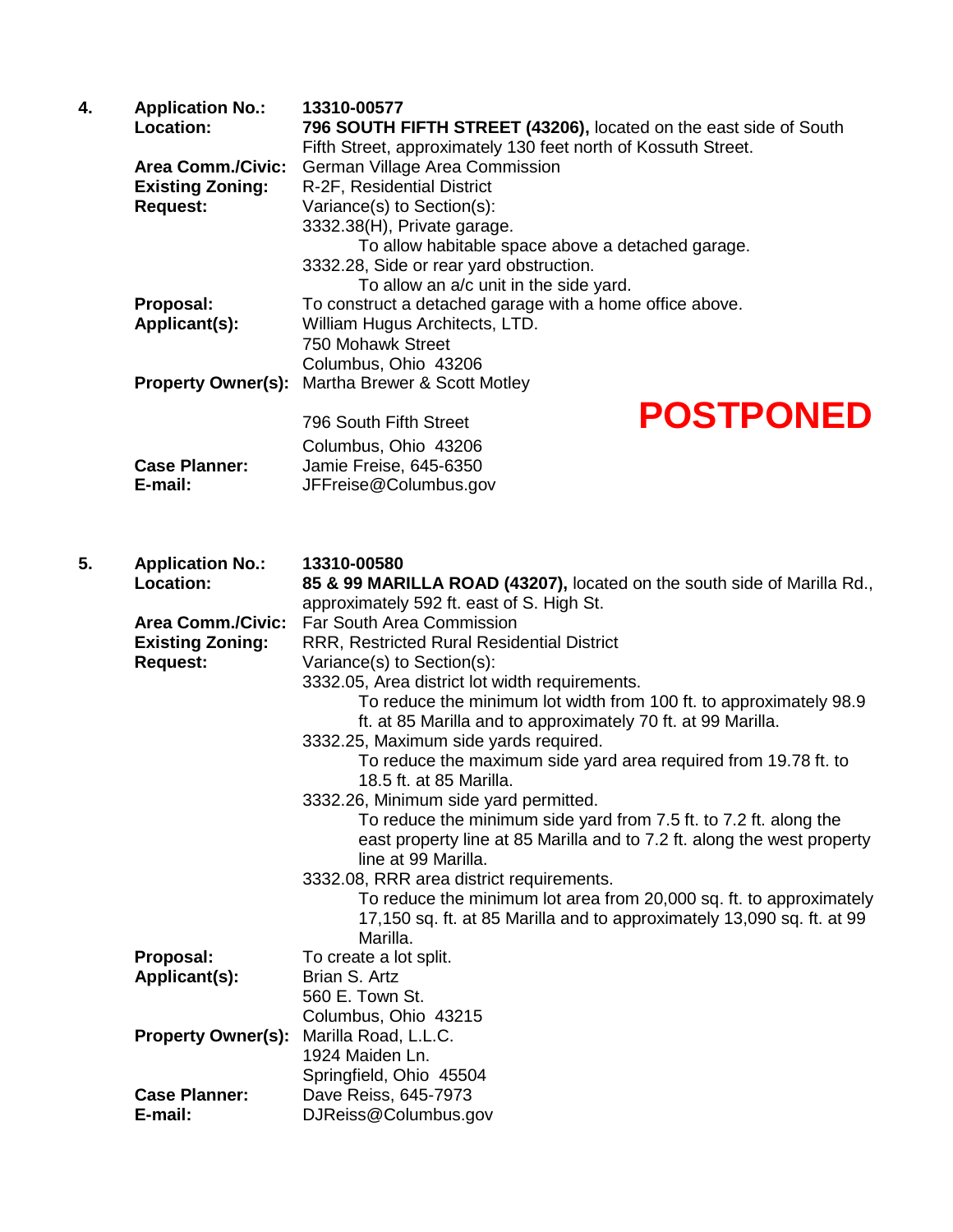| <b>Application No.:</b>   | 13310-00585                                                          |
|---------------------------|----------------------------------------------------------------------|
| Location:                 | 159 FALLIS ROAD (43214), located on the south side of Fallis Road,   |
|                           | approximately 380 feet east of Foster Street.                        |
| <b>Area Comm./Civic:</b>  | <b>Clintonville Area Commission</b>                                  |
| <b>Existing Zoning:</b>   | R-3, Residential District                                            |
| <b>Request:</b>           | Variance(s) to Section(s):                                           |
|                           | 3332.38(G), Private garage.                                          |
|                           | To increase the allowable height of a garage from 15 feet to 18 feet |
|                           | and to increase the allowable area from 720 sq.ft. to 792 sq.ft.     |
| Proposal:                 | To construct a new detached garage.                                  |
|                           | Shawn McNeil, Just Garages                                           |
|                           | 370 Charleston Avenue                                                |
|                           | Columbus, Ohio 43214                                                 |
| <b>Property Owner(s):</b> | Linda Jones                                                          |
|                           | 159 Fallis Road                                                      |
|                           | Columbus, Ohio                                                       |
| <b>Case Planner:</b>      | Jamie Freise, 645-6350                                               |
| E-mail:                   | JFFreise@Columbus.gov                                                |
|                           | Applicant(s):                                                        |

| 7. | <b>Application No.:</b><br>Location:                                   | 13310-00596<br>851 WEST THIRD AVENUE (43212), located at the southeast corner of<br><b>Edgehill Road and Third Avenue</b>                                                                                                                                |
|----|------------------------------------------------------------------------|----------------------------------------------------------------------------------------------------------------------------------------------------------------------------------------------------------------------------------------------------------|
|    | <b>Area Comm./Civic:</b><br><b>Existing Zoning:</b><br><b>Request:</b> | 5th by Northwest Area Commission<br>M, Manufacturing District<br>Variance(s) to Section(s):<br>3363.27, Height and area regulations.<br>To reduce the minimum setback along Edgehill from 25 feet to 8<br>feet.                                          |
|    |                                                                        | 3312.25, Manuevering.<br>To allow maneuvering over a parcel line or municipal line.<br>3312.29, Parking Space.<br>To reduce the parking space size from 9'x18' wide to 2'x18' wide (6<br>total).<br>3312.49, Minimum numbers of parking spaces required. |
|    |                                                                        | To reduce the minimum required parking count from 145 spaces to<br>50 spaces (211 total spaces provided).                                                                                                                                                |
|    | Proposal:<br>Applicant(s):                                             | To construct a new mixed use building.<br>Josh Cummings, EMH&T<br>5500 New Albany Road<br>Columbus, Ohio 43054                                                                                                                                           |
|    | <b>Property Owner(s):</b>                                              | NRI Equity Land Investments, LLC<br>375 North Front Street                                                                                                                                                                                               |
|    | <b>Case Planner:</b><br>E-mail:                                        | Columbus, Ohio 43215<br>Jamie Freise, 645-6350<br>JFFreise@Columbus.gov                                                                                                                                                                                  |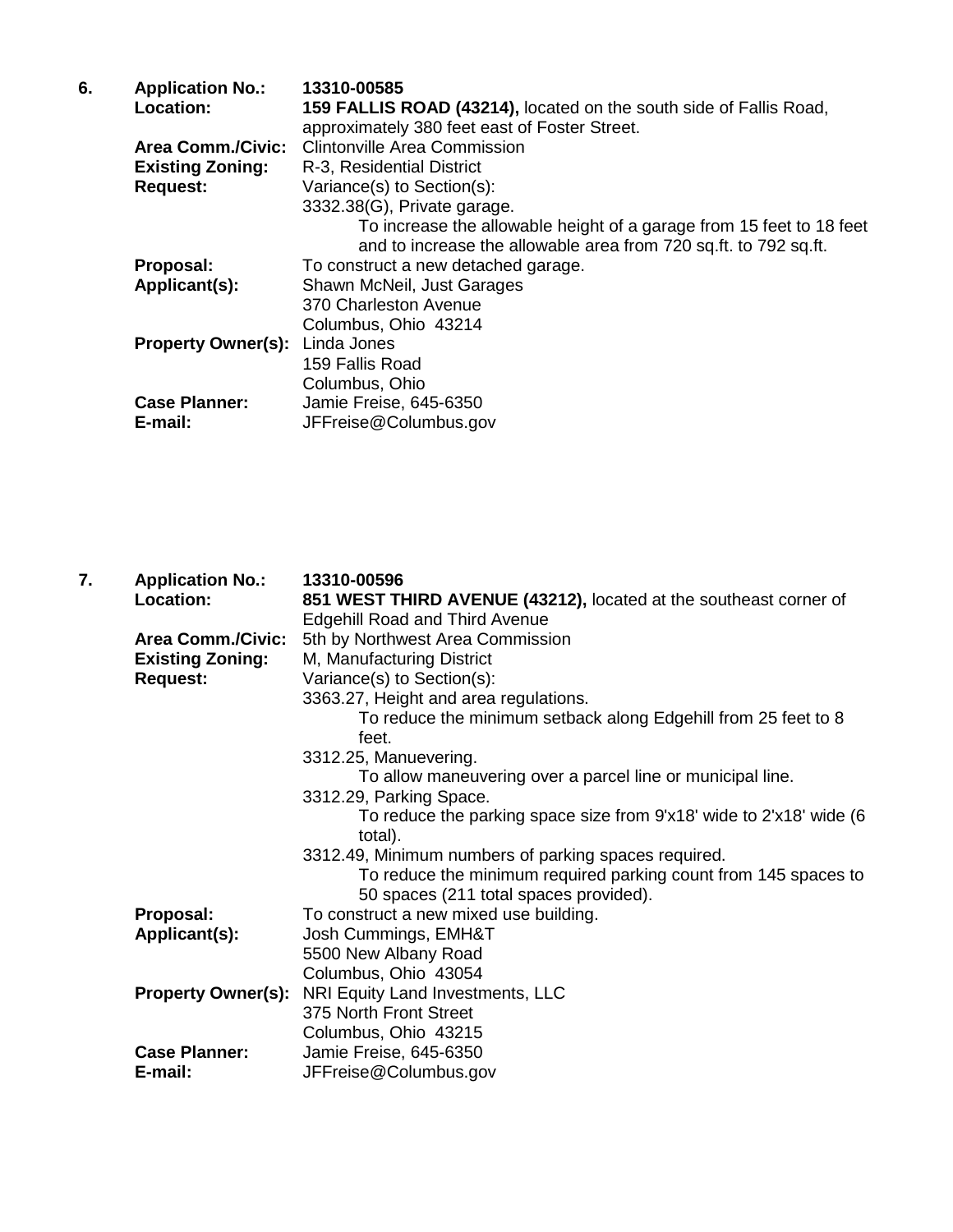## **HOLDOVER CASES**

| 8. | <b>Application No.:</b>   | 13310-00508                                                              |
|----|---------------------------|--------------------------------------------------------------------------|
|    | <b>Location:</b>          | 961 SOUTH HIGH STREET (43206), located on the west side of South         |
|    |                           | High Street, approximately 60 ft. south of Frederick Street.             |
|    | <b>Area Comm./Civic:</b>  | <b>Brewery District Commission</b>                                       |
|    | <b>Existing Zoning:</b>   | C-4, Commercial District                                                 |
|    | <b>Request:</b>           | Variance(s) to Section(s):                                               |
|    |                           | 3312.49, Minimum number of parking spaces.                               |
|    |                           | To reduce the minimum number of additional parking spaces from           |
|    |                           | 13 to 0.                                                                 |
|    | Proposal:                 | To legitimize an existing patio and enclosed porch.                      |
|    | Applicant(s):             | Erik Gresak, c/o Laura McGregor Comeck, Esq.                             |
|    |                           | 500 South Front Street                                                   |
|    |                           | Columbus, Ohio 43215                                                     |
|    | <b>Property Owner(s):</b> | Michael and Barbara Ferris                                               |
|    |                           | 533 South Third Street                                                   |
|    |                           | Columbus, Ohio 43215                                                     |
|    | <b>Case Planner:</b>      | Jamie Freise, 645-6350                                                   |
|    | E-mail:                   | JFFReise@Columbus.gov                                                    |
|    |                           |                                                                          |
|    |                           |                                                                          |
| 9. | <b>Application No.:</b>   | 13310-00394 (POSTPONED)                                                  |
|    | <b>Location:</b>          | 3532 WICKLOW ROAD (43204), located at the northwest corner of            |
|    |                           | Josephine Ave. and Wicklow Rd.                                           |
|    | <b>Area Comm./Civic:</b>  | <b>Hilltop Area Commission</b>                                           |
|    | <b>Existing Zoning:</b>   | C-4, Commercial District                                                 |
|    | <b>Request:</b>           | Variance(s) to Section(s):                                               |
|    |                           | 3332.38, Private garage.                                                 |
|    |                           | To increase the allowable square footage of a private, detached          |
|    |                           | garage from 720 sq. ft. to 994.98 sq. ft.; an increase of 274.98 sq.     |
|    |                           | ft. Also, to allow the overall height of the garage to exceed 15 ft.     |
|    |                           | 3312.43, Required surface for parking.                                   |
|    |                           | To permit the use of a gravel surface for a driveway instead of          |
|    |                           | improving the same with an approved hard surface.                        |
|    |                           | 3332.21, Building lines.                                                 |
|    |                           | To reduce the required building setback for cement block pillars and     |
|    |                           | walls to 0 ft.                                                           |
|    |                           | 3321.05, Vision clearance.                                               |
|    |                           | To not maintain a 30 ft. clear vision triangle at a street intersection. |
|    |                           |                                                                          |
|    | Proposal:                 | To allow an existing 995 sq. ft. garage, constructed in 2001, to remain. |
|    | Applicant(s):             | George R. Ambro                                                          |
|    |                           | 264 S. Washington Ave.                                                   |
|    |                           | Columbus, Ohio 43215                                                     |
|    | <b>Property Owner(s):</b> | Don Nichols                                                              |
|    |                           | 3076 Parkside Rd.                                                        |
|    |                           | Columbus, Ohio 43204                                                     |
|    | <b>Case Planner:</b>      | Dave Reiss, 645-7973                                                     |
|    | E-mail:                   | DJReiss@Columbus.gov                                                     |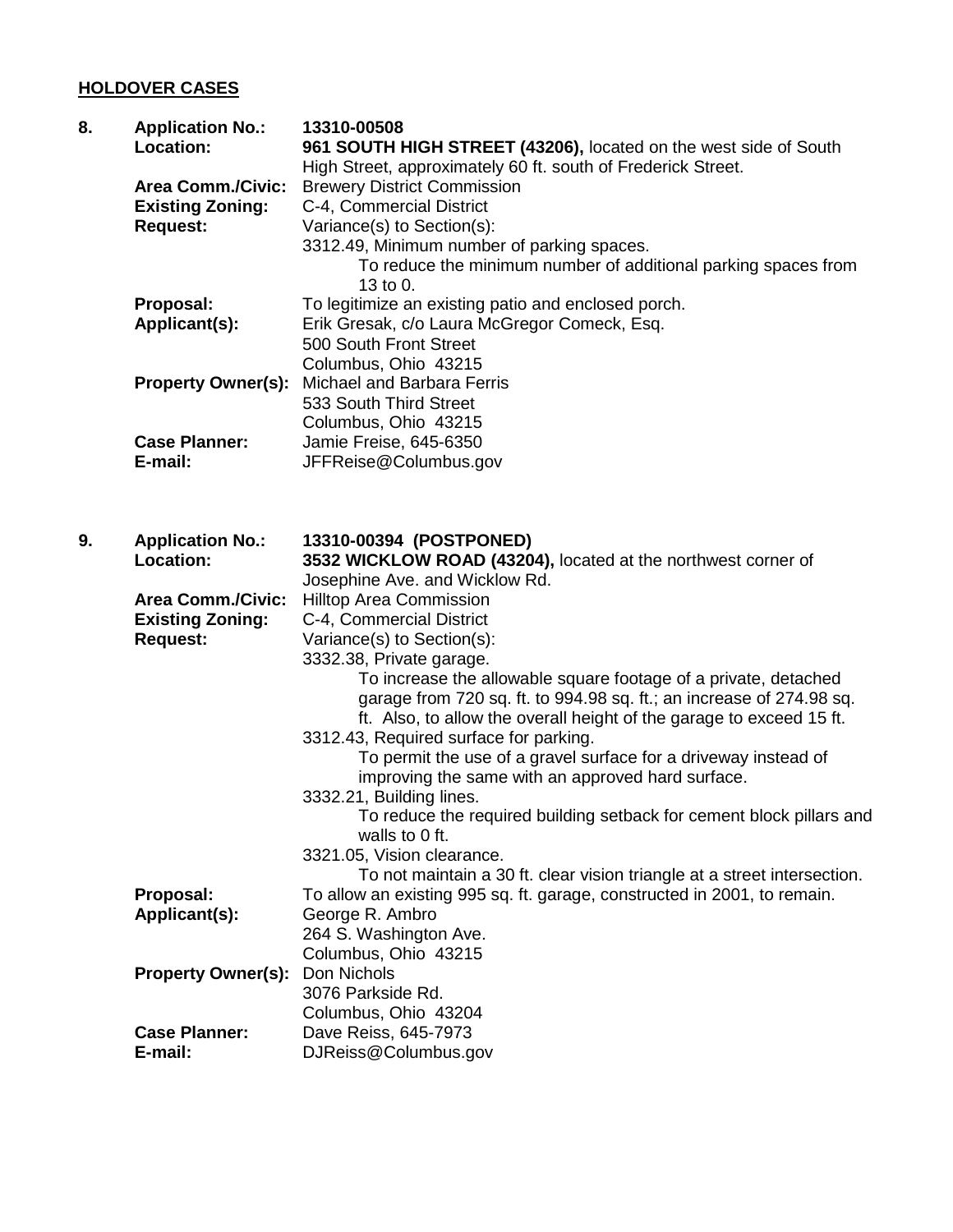| 10. | <b>Application No.:</b>  | 13310-00506 (POSTPONED)                                                                               |
|-----|--------------------------|-------------------------------------------------------------------------------------------------------|
|     | Location:                | 423-431 EAST LIVINGSTON AVENUE (43215), located at the southeast                                      |
|     | <b>Area Comm./Civic:</b> | corner of Lathrop St. & E. Livingston Ave.<br>South Side Area Commission                              |
|     | <b>Existing Zoning:</b>  | C-4, Commercial District                                                                              |
|     | <b>Request:</b>          | Variance(s) to Section(s):                                                                            |
|     |                          | 3312.49, Minimum numbers of parking spaces required.                                                  |
|     |                          | To reduce the required number of additional parking spaces from<br>94 to 0. (31 spaces are provided.) |
|     | Proposal:                | To convert an 8,000 sq. ft. retail commercial building into three restaurant                          |
|     |                          | uses.                                                                                                 |
|     | Applicant(s):            | Jack Wendell, Project Coordinator; STG Development                                                    |
|     |                          | 536 S. Wall St., Suite 300                                                                            |
|     |                          | Columbus, Ohio 43215                                                                                  |
|     |                          | <b>Property Owner(s):</b> Livingston 431, L.L.C.                                                      |
|     |                          | 536 S. Wall St., 1st Floor; Suite 200                                                                 |
|     |                          | Columbus, Ohio 43215                                                                                  |
|     | <b>Case Planner:</b>     | Dave Reiss, 645-7973                                                                                  |
|     | E-mail:                  | DJReiss@Columbus.gov                                                                                  |
|     |                          |                                                                                                       |
| 11. | <b>Application No.:</b>  | 13310-00530                                                                                           |
|     | Location:                | 1164 MATTHIAS DRIVE (43224), located at the northeast corner of                                       |

| Location:                 | 1164 MATTHIAS DRIVE (43224), located at the northeast corner of                                                                                                                                                                                 |
|---------------------------|-------------------------------------------------------------------------------------------------------------------------------------------------------------------------------------------------------------------------------------------------|
|                           | Matthias Dr. & Maize Rd.                                                                                                                                                                                                                        |
| <b>Area Comm./Civic:</b>  | <b>Northland Community Council</b>                                                                                                                                                                                                              |
| <b>Existing Zoning:</b>   | SR, Suburban Residential District                                                                                                                                                                                                               |
| <b>Request:</b>           | Variance(s) to Section(s):                                                                                                                                                                                                                      |
|                           | 3321.05, Vision clearance.                                                                                                                                                                                                                      |
|                           | To construct a privacy fence that exceeds 2-1/2 ft. in height at<br>approximately 4 inches from the property line in a required yard.<br>Also, to obstruct the clear vision triangle with a fence at the<br>adjoining neighbor's property line. |
| Proposal:                 | To construct a 6 ft., 100% opaque privacy fence in a required yard.                                                                                                                                                                             |
| Applicant(s):             | Michael Tiano                                                                                                                                                                                                                                   |
|                           | 1164 Matthias Dr.                                                                                                                                                                                                                               |
|                           | Columbus, Ohio 43224                                                                                                                                                                                                                            |
| <b>Property Owner(s):</b> | Same as owner.                                                                                                                                                                                                                                  |
| <b>Case Planner:</b>      | Dave Reiss, 645-7973                                                                                                                                                                                                                            |
| E-mail:                   | DJReiss@Columbus.gov                                                                                                                                                                                                                            |
|                           |                                                                                                                                                                                                                                                 |